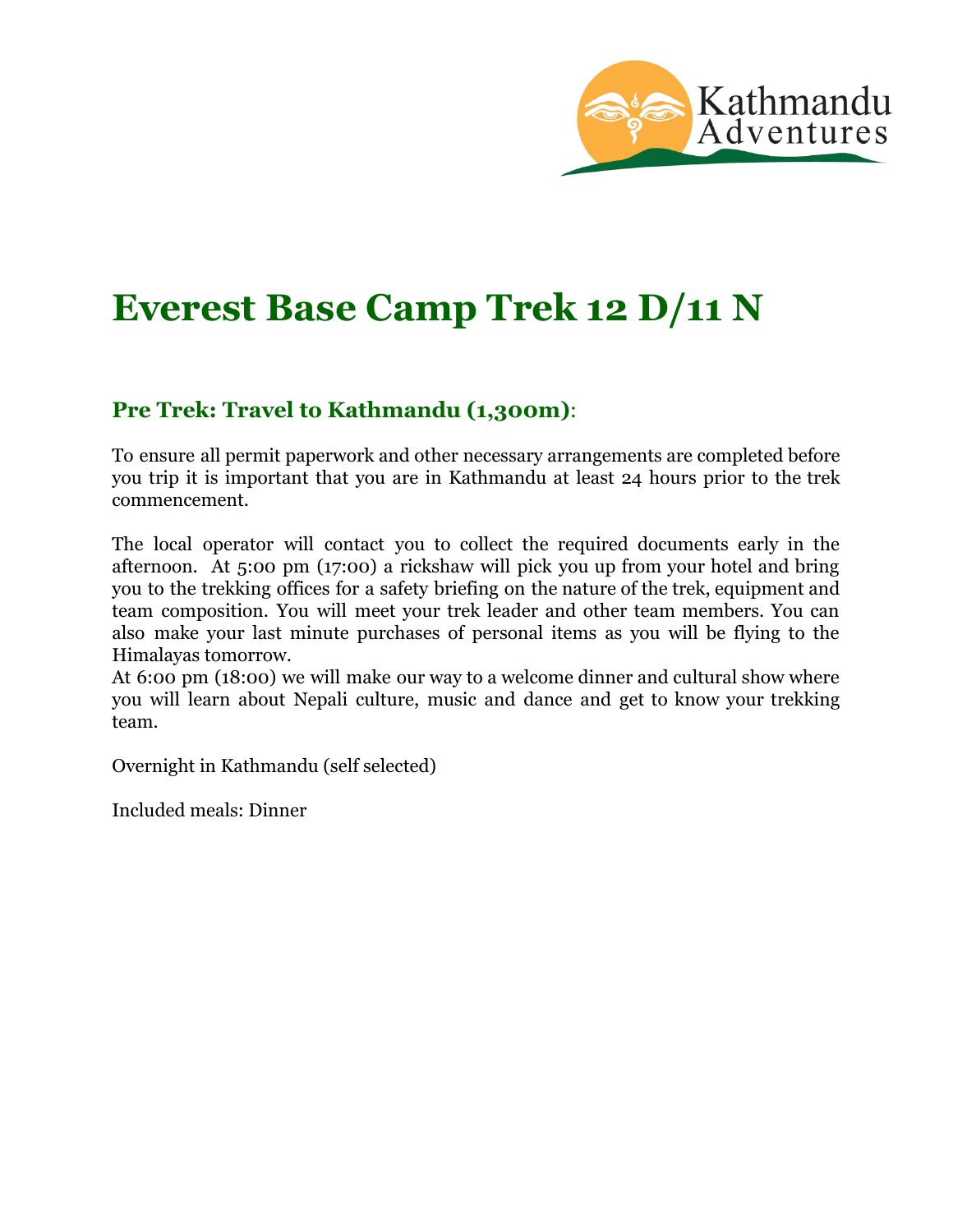

## **DAY 01: Kathmandu to Lukla then trek to Phakding (2,652m):**

## **25 minute flight, plus 3 to 4 hour trek.**

After breakfast you will be escorted to the domestic terminal of Kathmandu airport for an early morning flight to Lukla (2,800m), the gateway destination where our trek begins. After an adventurous flight above the breathtaking Himalaya, we reach the Tenzing-Hillary Airport at Lukla. This is one of the most beautiful air routes in the world culminating in a dramatic landing on a hillside surrounded by high mountain peaks. Upon arrival at Lukla, we start our trek through the prosperous village of Lukla until we reach Phakding. To assist in acclimatization, we only have a short hike today. However, if you are interested in additional activities you can take a side trip to a nearby monastery.

Overnight in Phakding. (included)

Included meals: Breakfast

## **Day 02: Phakding to Namche Bazaar (3,440m):**

## **5 to 6 hour trek.**

Walking through a beautiful pine forest, the track leads us along the Dudh Koshi River over many suspension bridges, one of which is the famous Hillary Suspension Bridge. First, we catch wonderful views of the glistening Mt. Thamserku (6618m). Through the settlements of Benkar, Chumoa, Monjo, we come to the check post and entrance to Sagarmatha National Park. We pass through the last village of Jorsale before reaching Namche Bazaar. The trail climbs through forests and over bridges until we reach the confluence of the Dudh Koshi and Bhote Koshi rivers. After a final steep ascent of about two hours we get our first sight of Mt. Everest peering over the Lhotse-Nuptse ridge. Upon this juncture, we stop at Chautara to admire the view. We still need to hike about 1.5 hours to reach Namche Bazaar, the gateway to Mt. Everest and main trading centre of this region.

Overnight in Namche Bazaar. (included)

Included meals: Breakfast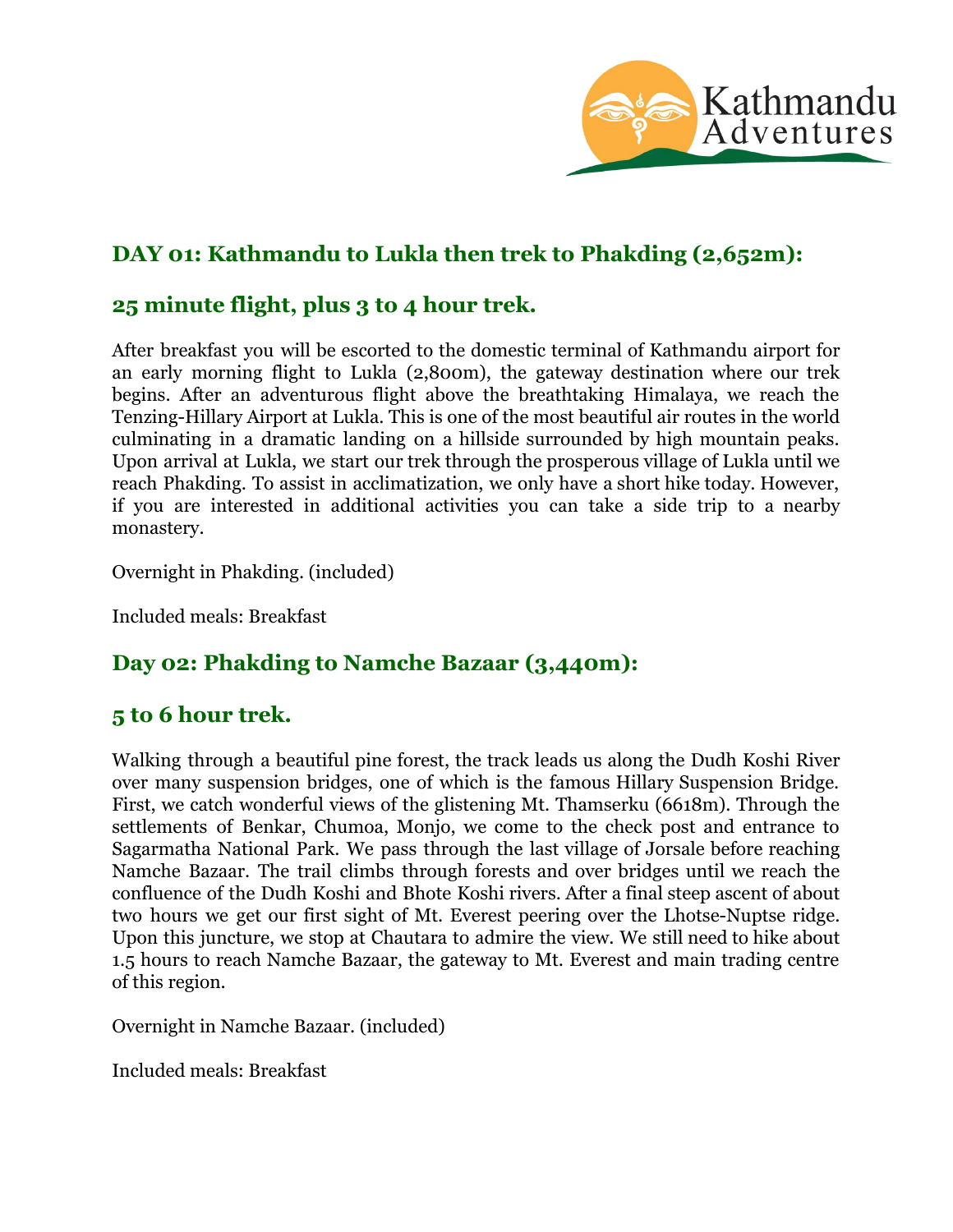

## **Day 03: Namche Bazaar (3,440m):**

## **Rest day**

This is the first of the two days set aside for "acclimatization". Health experts recommend us to stay active and moving during the rest to give our bodies the best chance of acclimatizing correctly. We either spend the day taking a day's hike to Thame or visiting Khunde or relaxing and exploring Namche Bazaar itself. Namche Bazaar is the main centre of the Everest (Khumbu) region and has government offices, ATMs, Internet cafes, shops, restaurants, a bakery and a colorful market each Friday evening and Saturday. If we trek a few hundred vertical feet during the day, it will help us to properly acclimatize. We have the opportunity to go to the Tourist Visitor Center near the headquarters of the Sagarmatha National Park where we can see displays related to the first Everest ascent, Sherpa culture and learn about the various plants and animals of the Everest region.

Overnight in Namche Bazaar. (included)

Included meals: Breakfast

# **Day 04: Namche Bazaar to Tengboche (3,870m):**

## **5 to 6 hour trek**

After breakfast we set out towards Tengboche, enjoying superb views of Mt. Everest, Mt. Nuptse, Mt. Lhotse, Mt. Ama Dablam and close up views of Thamserku. Our trek follows a more or less smooth trail with a few ups and downs that should not bother us as the magnificent view of the Himalayas keeps us company all through the day. Along the way, we can spot many species of native wildlife such as musk deer, Himalayan Thar and multicolored pheasants. The trail goes gradually down to Kayangjuma. The path eventually reaches Sansa, which is the major trail junction to Gokyo valley and Everest Base Camp. The track continues through the pine forests and after we cross a prayer flag festooned bridge over the Dudh Koshi River, we reach Phunki Thenga, a small settlement with a couple of teahouses and a small army post amidst the alpine woods. After having a relaxed lunch at Phunki Thenga, we gear up for a slightly tougher climb through the pine forests before we reach Tengboche. Tengboche is a great place for close up views of Mt Ama Dablam, Mt Nuptse, and Mt Everest, and it has the biggest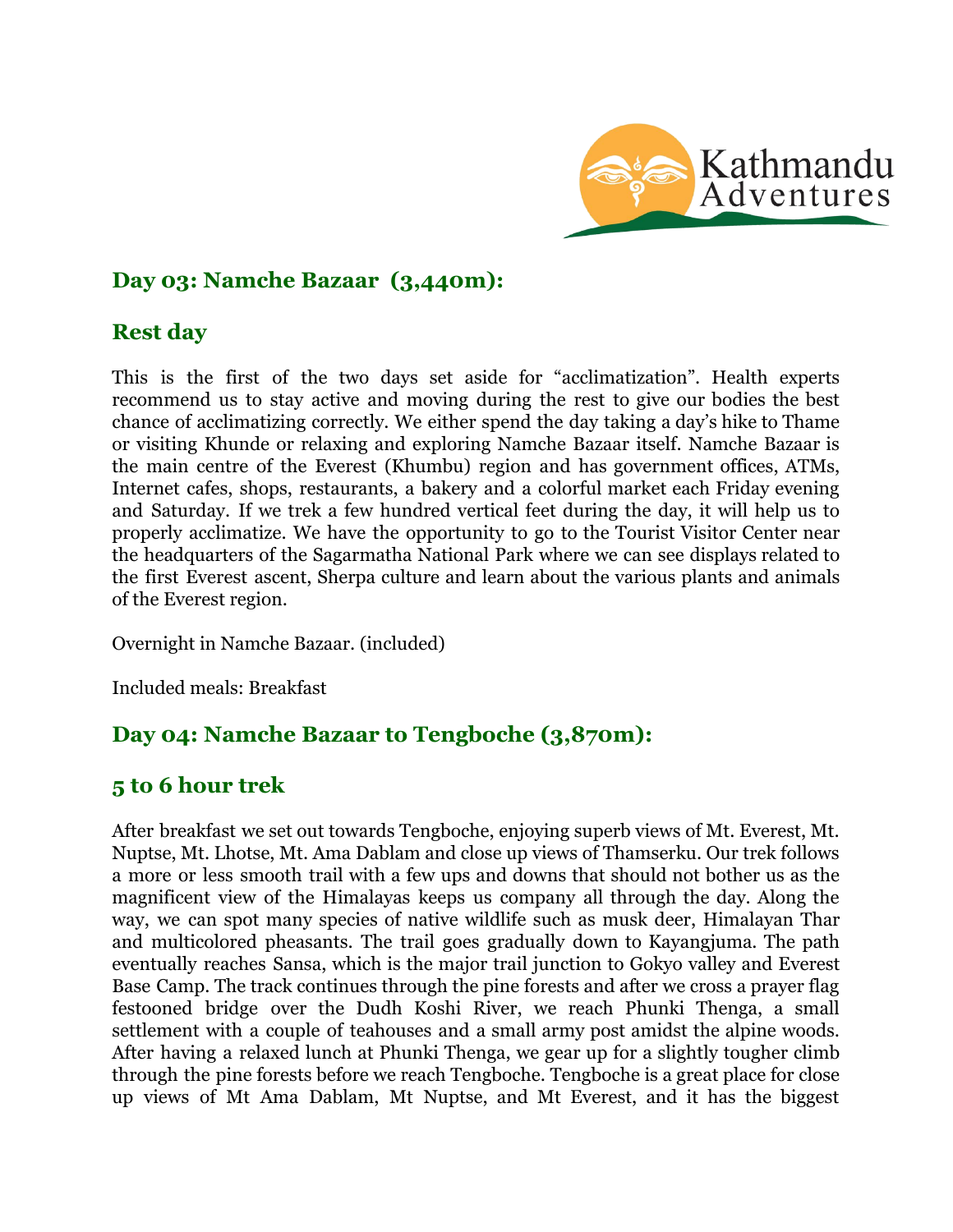Buddhist Monastery of the Khumbu region. We pay a visit to the monastery the same day at around 3 pm to witness a ceremony in the principal and popular monastery of Everest region.

Overnight in Tengboche. (included)

Included meals: Breakfast



# **Day 05: Tengboche to Dingboche (4,360m):**

## **5 to 6 hour trek**

With mountains as its backdrop, the monastery at Tengboche looks more spectacular in the morning, so there will be opportunities for photographs before we begin our trek. We choose the upper trail on leaving Tengboche to enjoy the magnificent views along the way to Pangboche village and pass through several Chortens, Mani walls and small villages. The place where we stop for lunch not only serves delicious food but also allows a fantastic close-up view of Mt Ama Dablam. In the afternoon, we walk north to Pheriche or take the eastward trail beneath the towering north face of Mt Ama Dablam. From here the walk is fairly moderate as we enter the Imja Valley that gradually unfolds as we approach the confluence of the Lobuche River. We descend to the river and begin the last and steepest climb of the day up to Dingboche. On arrival at Dingboche, we will see a beautiful array of fields enclosed by stone walls to protect barley, buckwheat and potatoes from the cold winds and grazing animals.

Overnight at Dingboche. (included)

Included meals: Breakfast

# **Day 06: Dingboche (4,360m):**

#### **Rest Day**

We spend our second day of acclimatization at Dingboche. A refreshing breakfast while admiring a looming Ama Dablam (6856m) to the south really is fantastic. An ideal acclimatizing excursion is to climb the ridge on the north behind the village to get a better appreciation of Mt Ama Dablam, Mt Lhotse and numerous other peaks visible from Dingboche. Upon reaching the ridge, we can see three of the world's six highest peaks, Mt Lhotse, Mt Makalu and Mt Cho Oyu. To the west, loom the towering peaks of Cholatse (6440m) and Taboche (6542m). As you look northwest, you see an array of peaks rising at the head of the Khumbu Khola valley. The Lobuche West and Lobuche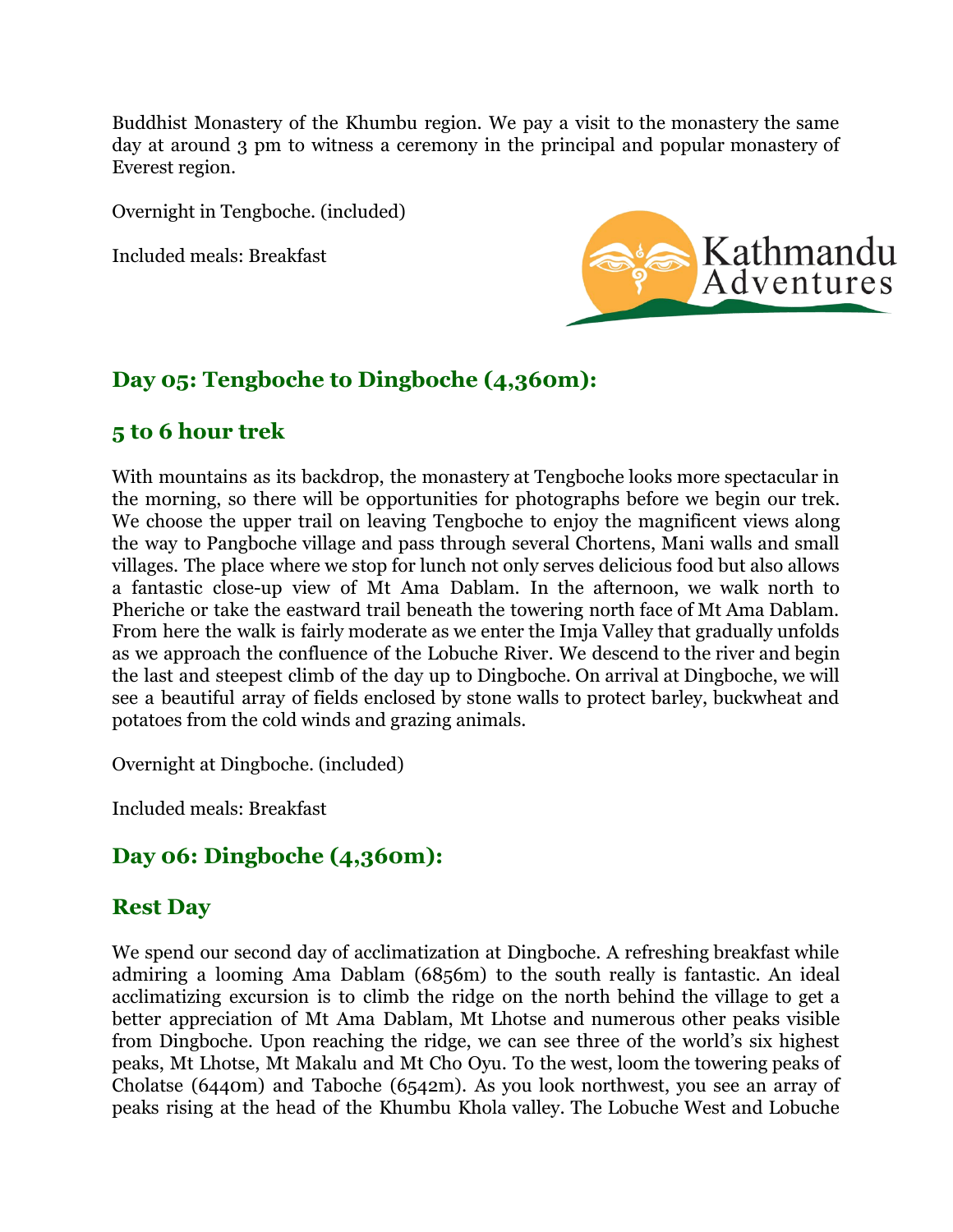East peaks are most dominant along with Lhotse which stands over 8500 meters (8501m). From our vantage point high on the ridge, we can scan the sweeping Imja Khola valley as well as the picturesque fields and pastures of Dingboche.

> Kathmandu Adventures

Overnight at Dingboche. (included)

Included meals: Breakfast

# **Day 07: Dingboche to Lobuche (4940 m):**

#### **2 to 4 hour trek**

Beyond Duglha, we climb up the steep terminal moraine of the Khumbu Glacier. We pass through boulder-strewn slopes as we ascend Chupki Lhara, an eerie ridge top with dramatic mountain views. At the top of the ridge, we will find an array of stones with prayer flags used as memorials to Scott Fischer (American mountaineer) and 10 times Everest summitter Babu Chiri Sherpa (a Nepali mountain guide) who perished on a mission to climb Everest. As the trail drops to the Khumbu Glacier moraine, we find ourselves facing several great peaks – Khumbutse, Lingtren, Pumori and Mahalangur Himal. We are now in the vicinity of Everest but the great mountain still remains elusive. Mt Nuptse towers to the right as the trail crosses the Khumbu Glacier. As we pass along a murmuring stream leaving the Khumbu Glacier behind, we start to enter the higher altitude, and may start to feel the effects.

Overnight at Lobuche. (included)

Included meals: Breakfast

#### **Day 08: Lobuche to Gorak Shep (5,170m) to Everest Base Camp (5,364m) to Gorak Shep:**

#### **8 to 9 hour trek**

The trail to Gorak Shep goes ahead through the lateral moraine of the Khumbu Glacier. As we pass through the pyramid sign post, ahead on the trail we see the crest of the north ridge of Mt. Everest along with Mt. Pumori, Mt. Mahalangur, Mt. Lingtern, Mt. Khumbutse, Mt. Nuptse, etc. A small ascent would take us to Thangma Riju from where we have a 360 degree vista of snowy peaks. Climbing steeply up to the top through the torrent of Changri Glacier, we catch our first glimpse of Kala Patthar, a grey-green knoll beneath the Mt. Pumori. As we reach Gorak Shep, we will find snow-capped mountains looming all around us including the top of the world – Mt. Everest. After a brief lunch and rest, we take the trail to Everest Base Camp through the once vast Gorak Shep Lake.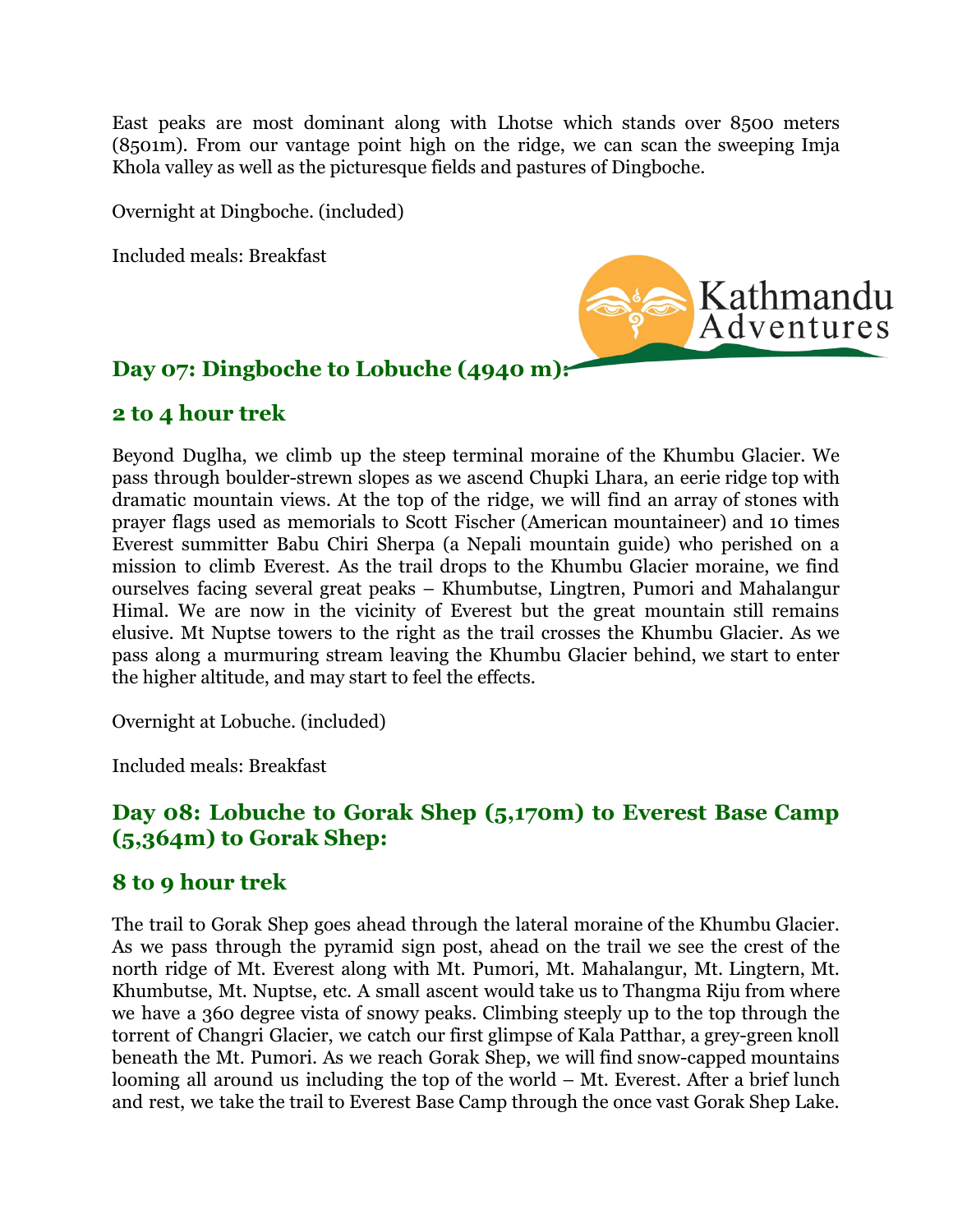Continuing straight ahead, we come through the Indian army mountaineers' memorials. Only upon reaching the Everest Base Camp do we really appreciate the Everest climbers who brave the hazardous route through the Khumbu icefall. Mountaineers' tents stand out in bright colors against the monotony of gray surroundings (especially in the Spring). Nuptse, Khumbuste and Pumori are the mountains we can view from the base camp. Everest actually is not visible from here. By now we have met the ultimate objective of our trip.

Overnight in Gorek Shep. (included)

Included meals: Breakfast



## **Day 09: Gorak Shep to Kala Patthar (5545m/18,192ft)to Pheriche (4280 m/14,070 ft):**

#### **8 to 9 hrs trek.**

Today is the climax of our trip. We start early in the morning to catch the dramatic views from Kala Patthar and witness the first light of day caress the peaks of the mountains, particularly Mt. Everest. However, we need to be prepared for an early morning departure, amid predawn darkness and cold temperature (-10C to -14C) and there is always the potential for chilly winds which are quite common. Familiar peaks such as Lingtren, Khumbutse, Changtse tower to the east even as Everest begins to reveal itself. During the ascent to Kala Patthar, we can pause to catch our breath at several outstanding view points from where we can snap great pictures. After several hours of ascent, we reach Kala Patthar. From Kala Patthar, we scramble up to the top of a rocky outcrop marked by cairns and prayer flags. Mind-blowing Himalayan panoramas unfold before our eyes as they wander from one mighty massif to another. You can take as many pictures as you want with your camera, but don't forget to imprint the vista into your mind's eye so that it lasts a lifetime. On return to Gorak Shep, we have breakfast and wait for other participants to return. Those participants who wish to visit Everest Base Camp today will have an early breakfast as the hike to base camp takes longer (4 to 5 hrs) than the Kala Patthar hike. Upon returning to Gorak Shep, the group will have lunch together, then descend in the afternoon and arrive at Pheriche in time for a good night's rest.

Overnight at Pheriche. (included)

Included meals: Breakfast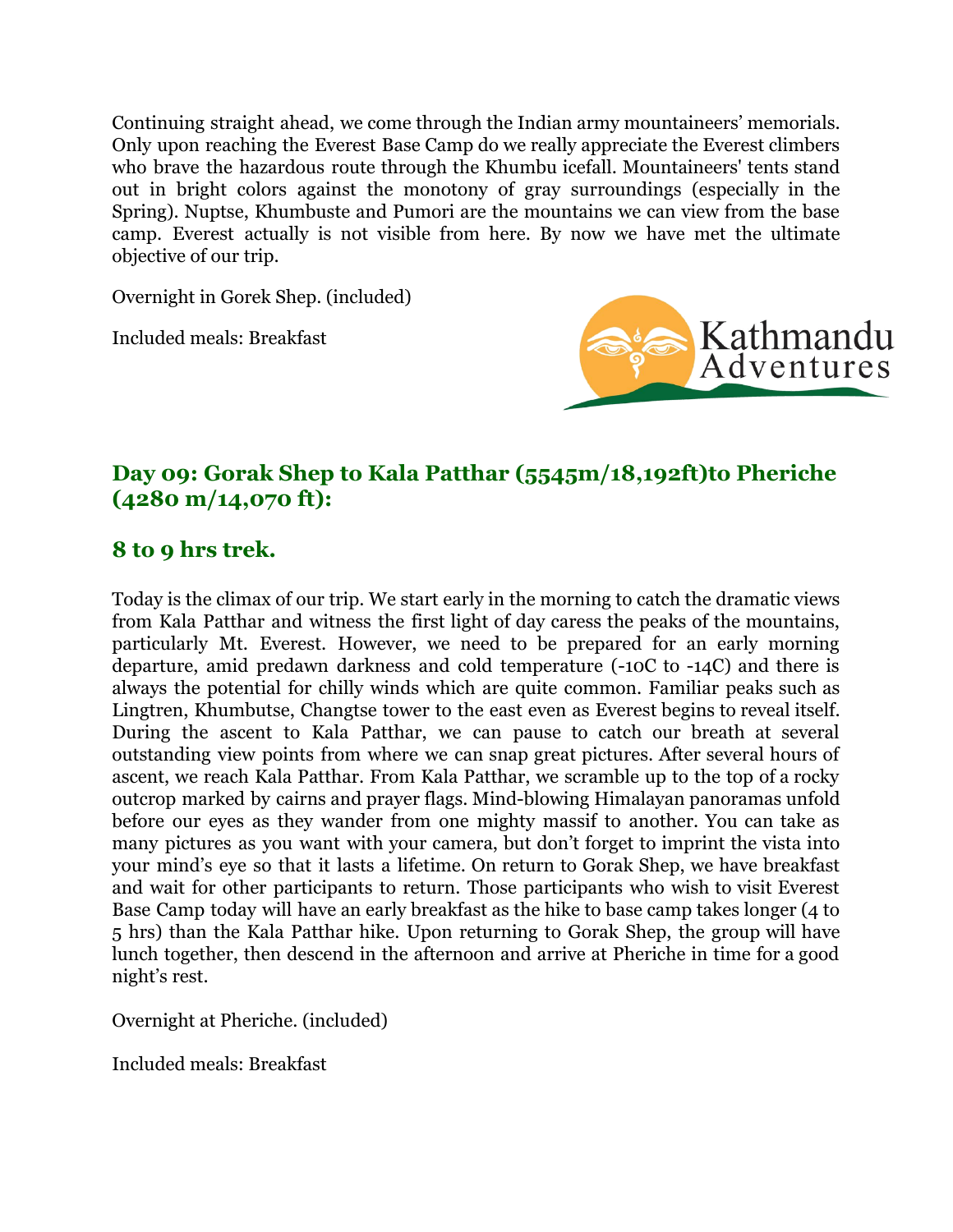

## **Day 10: Pheriche to Namche Bazaar (3,570m/11,710ft):**

#### **5 to 6 hrs trek**

Just after the start of our trek, we cross Khumbu Khola stream. Following the main Everest trail down the beautifully scenic valley, we pass through the villages of Tsuro Wog, Orsho, Shomare and reach Pangboche at the base of Ama Dablam. We cross the bridge over Imja Khola and pass through the Deboche village and reach Tengboche. We spend a brief time at Tengboche monastery, observe its many prayer wheels but unfortunately we cannot explore the altars inside, as the monastery opens only at 3 pm. From Tengboche, a steep descent of about 1500ft/500m leads through rhododendron bushes and fir trees to the Dudh Koshi River. We cross the first bridge over Dudh Koshi on our return trip at Phunki Tenga, then we pass the villages of Tashinga and Sansa before finally reaching beautiful village of Kyangjuma. Upon arrival at this juncture, we appreciate the gorgeous Ama-dablam, Thamserku, Nuptse, Lhotse and Everest!

Overnight at Namche Bazaar. (included)

Included meals: Breakfast

# **Day 11: Namche To Lukla (2,800m/9,186ft):**

#### **5 to 6 hrs**

Today we enjoy our last day's walk at lower altitude in the Everest region. Most of today's track is flat although we will still have some undulating terrain with a combination of open plains, rhododendron and pine forests and in the distant